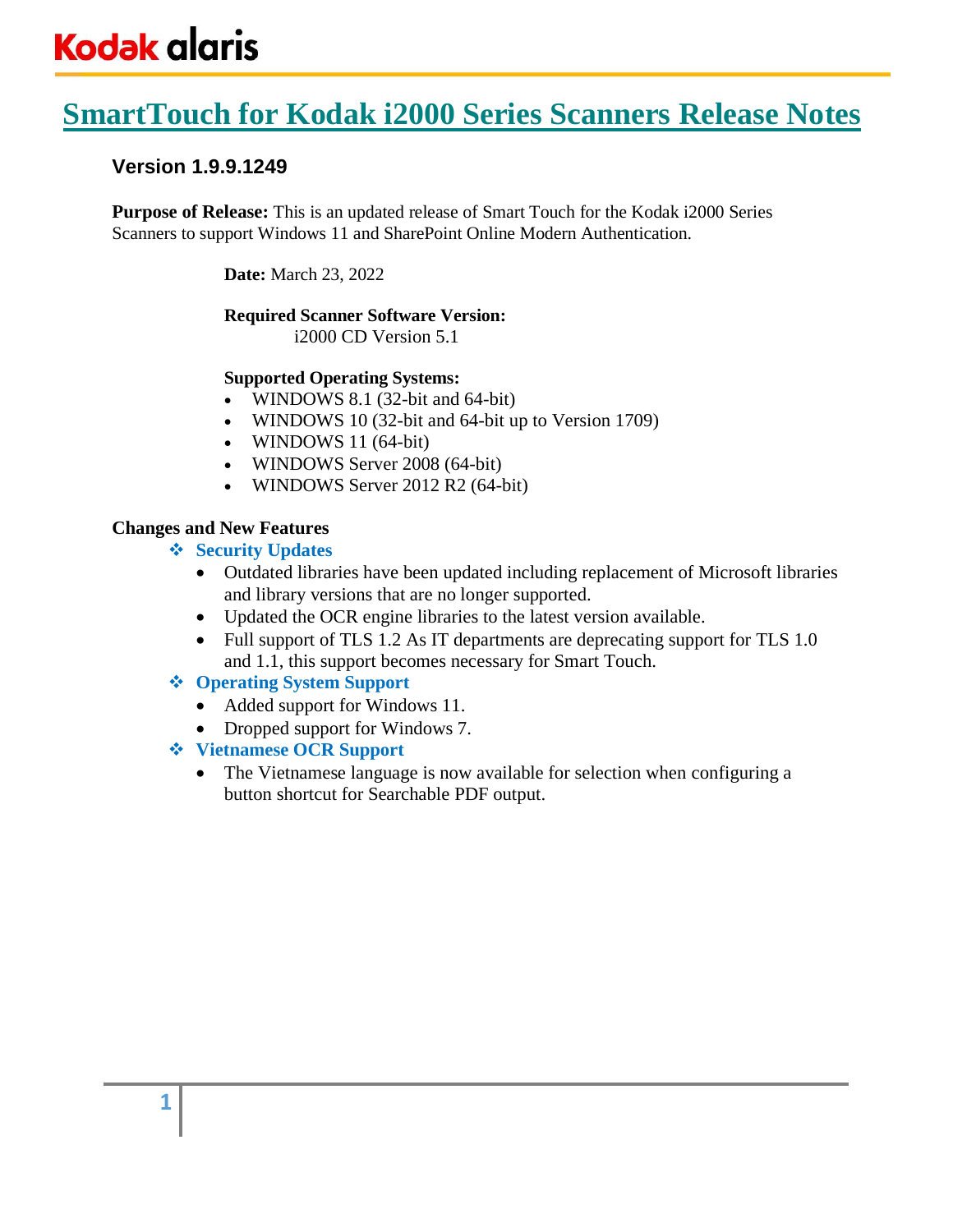# **SmartTouch for Kodak i2000 Series Scanners Release Notes**

## ❖ **SharePoint Online Modern Authentication**

- IT organizations are deprecating support for Basic or Legacy authentication
- Modern Authentication encompasses methods such as **MFA (Multi-Factor Authentication)**

| <b>Task shortcut:</b>              |                                                       | <u> 61 (5)</u>             |
|------------------------------------|-------------------------------------------------------|----------------------------|
|                                    | 9. Scan to SharePoint                                 | Rename                     |
| <b>Scan To</b>                     | Destination:<br>○라르⊗한<br><b>SharePoint Online</b>     |                            |
|                                    | File type:                                            |                            |
|                                    | <b>PDF</b><br>$\checkmark$                            | Settings                   |
|                                    | Folder:                                               |                            |
|                                    | C:\Users\50242355\Documents\Smart Touch\e1000\Outp    | Browse                     |
|                                    |                                                       |                            |
|                                    | File name format:                                     | п                          |
|                                    | Barcode and sequence number                           |                            |
| <b>Switch Acd</b><br><b>Folder</b> | Switch Account<br>(S                                  | <b>s</b> > SharePoint<br>X |
| $\triangleright$ (Share            | ⊽<br>Multi-factor authentication                      |                            |
|                                    | Site:<br>https://kodakalaris.sharepoint.com/sites/Cap |                            |
|                                    | User Name:                                            |                            |
|                                    | Password:                                             |                            |
|                                    | OK<br>Cancel                                          |                            |
|                                    | OK                                                    | Cancel                     |

- When enabled, no user credentials are required if the user who logged onto the PC **is a domain user on the company network.**
	- o When the first scan session completes, after Smart Touch is launched, the user may see a taskbar pop-up (and window) that will go away on its own



o During this activity, Smart Touch is getting a Token that can be re-used for all subsequent output processing to SharePoint Online for as long as Smart Touch is running or until the PC is rebooted.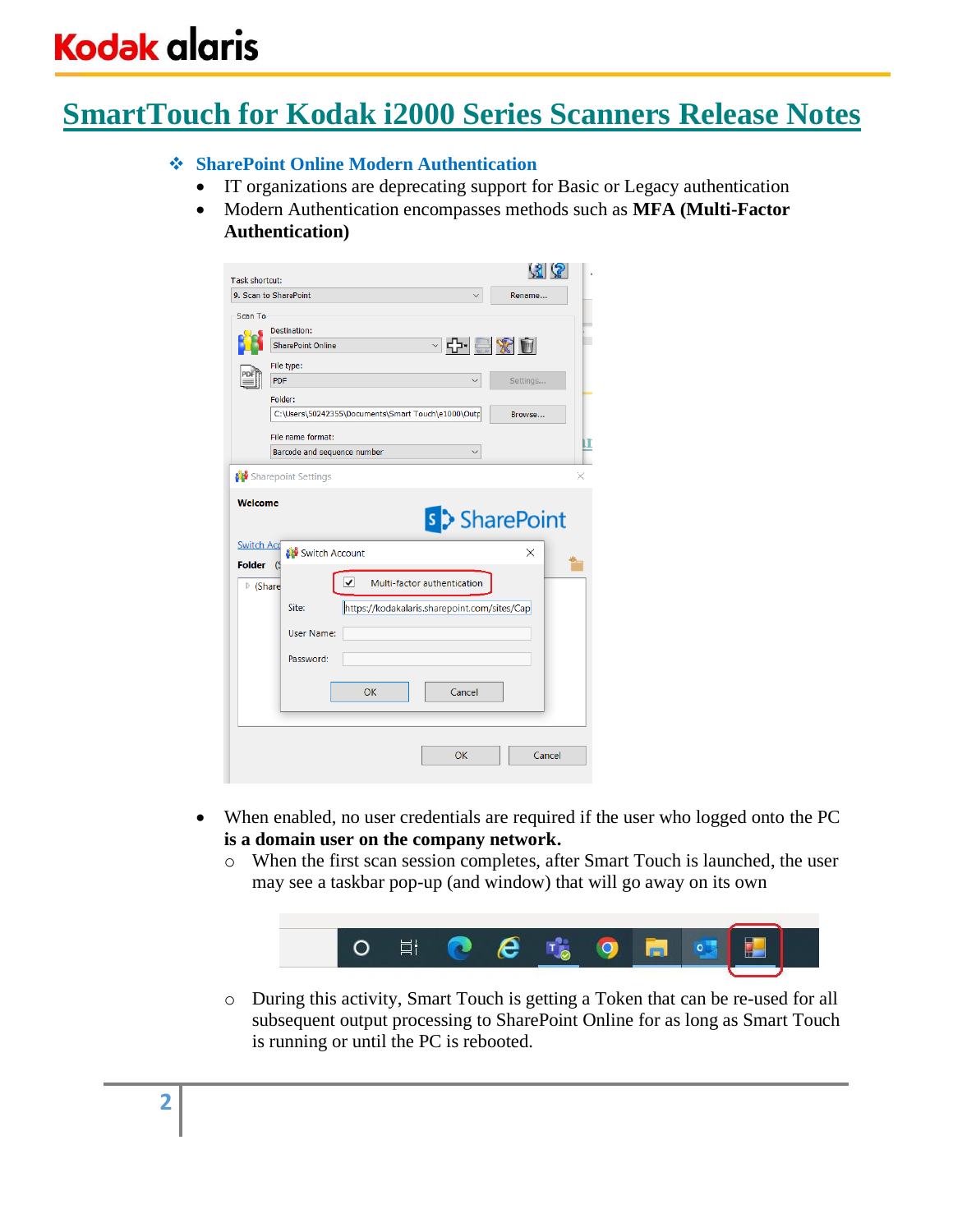# **SmartTouch for Kodak i2000 Series Scanners Release Notes**

• If the user who logged onto the PC **is not a domain user on the company network**, then the user will be required to authenticate before the output to SharePoint Online can complete. For example:



**Problem Reports Fixed**: The following problems have been fixed in this Smart Touch release for the i2000 Series Scanners:

- 1. **CPSOLSTS-789 Unable to output 100 or more documents using bar code separation**
	- When 99 bar code pages or less were scanned at a time, there was no issue. When 100 or more pages were scanned in a single scan session, Smart Touch would display the "Formatting images ..." message and then complete without outputting any of the scanned pages.
- **2. CPSOLSTS-846 Smart Touch can no longer connect to SharePoint Online**
	- **a.** Error message displayed when attempting to configure a button shortcut for SharePoint Online was **"Cloud service unable to connect to URL: ....".**
	- **b.** Smart Touch has been updated to fully support TLS 1.2 and can again connect to SharePoint Online.
- **3. CPSOLSTS-813 Cannot create multiple button shortcuts to different SharePoint Online Document Libraries**
	- **a.** Configuring a second button shortcut to a SharePoint Online document library would automatically change the first button shortcut (which was configured for a different document library) to output to the same document library.

### **Known Issues:**

None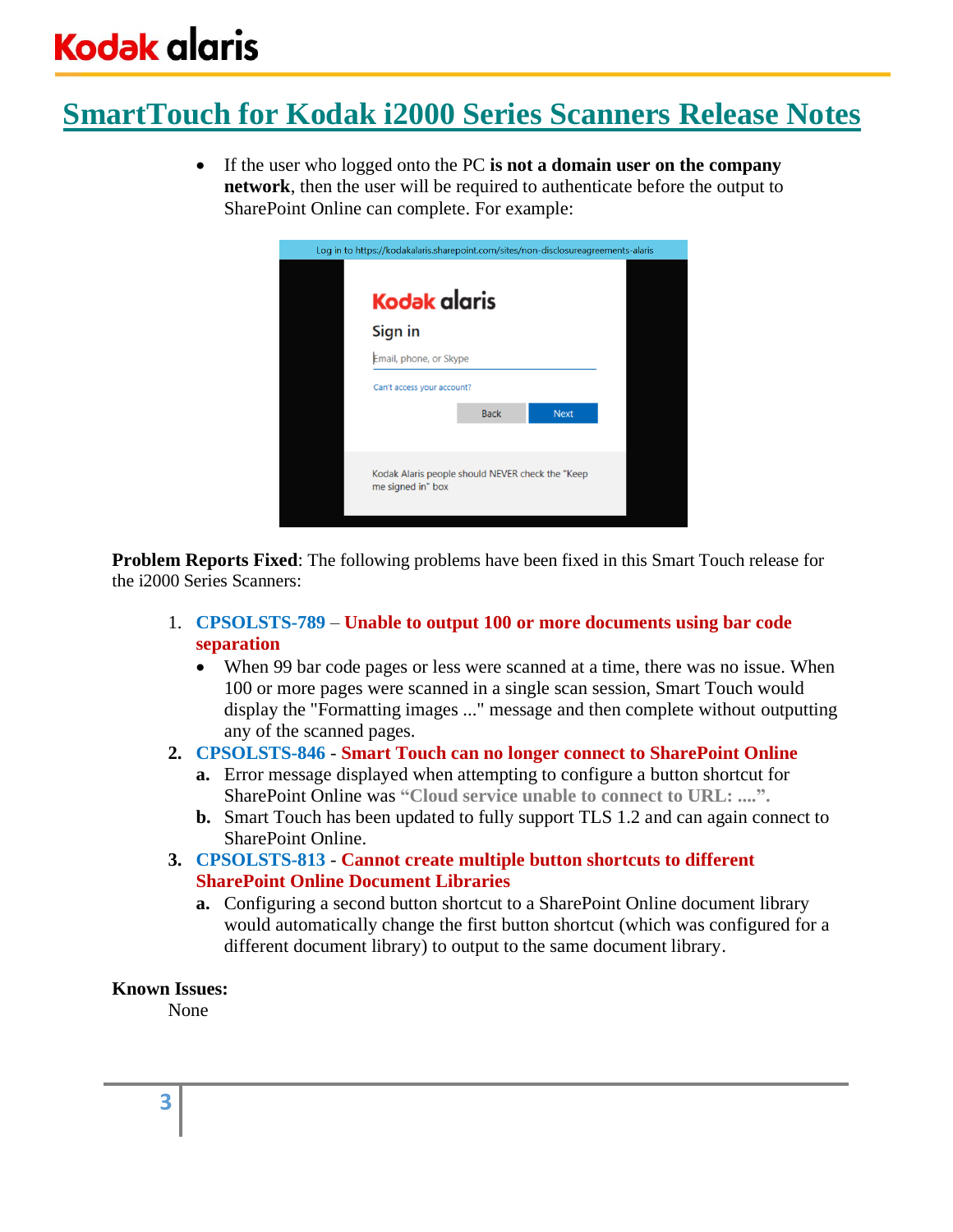# **SmartTouch for Kodak i2000 Series Scanners Release Notes**

# **Version 1.9.8.1184 Summary**

**Purpose of Release:** This is a maintenance release of SmartTouch for internet download of the SmartTouch application for the Kodak i2000 Series Scanners.

**Date:** September 15, 2020

# **Compatible Scanner Versions:**

Host CD 5.1 (WINDOWS drivers)

# **Supported Operating Systems:**

- WINDOWS 7 (32-bit and 64-bit)
- WINDOWS 8 (32-bit and 64-bit)
- WINDOWS 8.1 (32-bit and 64-bit)
- WINDOWS 10 (32-bit and 64-bit)

# **Problem Reports Fixed:**

- 4. **CPSOLSTS-690 Can no longer output to Google Drive**
	- Google Drive output stopped working in Smart Touch versions 1.9.7 and earlier as Google changed the method by which to authenticate to Google Drive.
	- Smart Touch version 1.9.8 or later is now required to scan and output to Google Drive.
	- When upgrading from a previous version of Smart Touch, task shortcuts configured for Google Drive must be re-configured as the user must reauthenticate to their Google Drive.
- 5. **CPSOLSTS-684** The Smart Touch name in the Windows Start Menu is **replaced by inappropriate text (e.g., "NewShortcut16" instead of "Smart Touch")** when installing on a German Windows OS.

### **Known Issues:**

None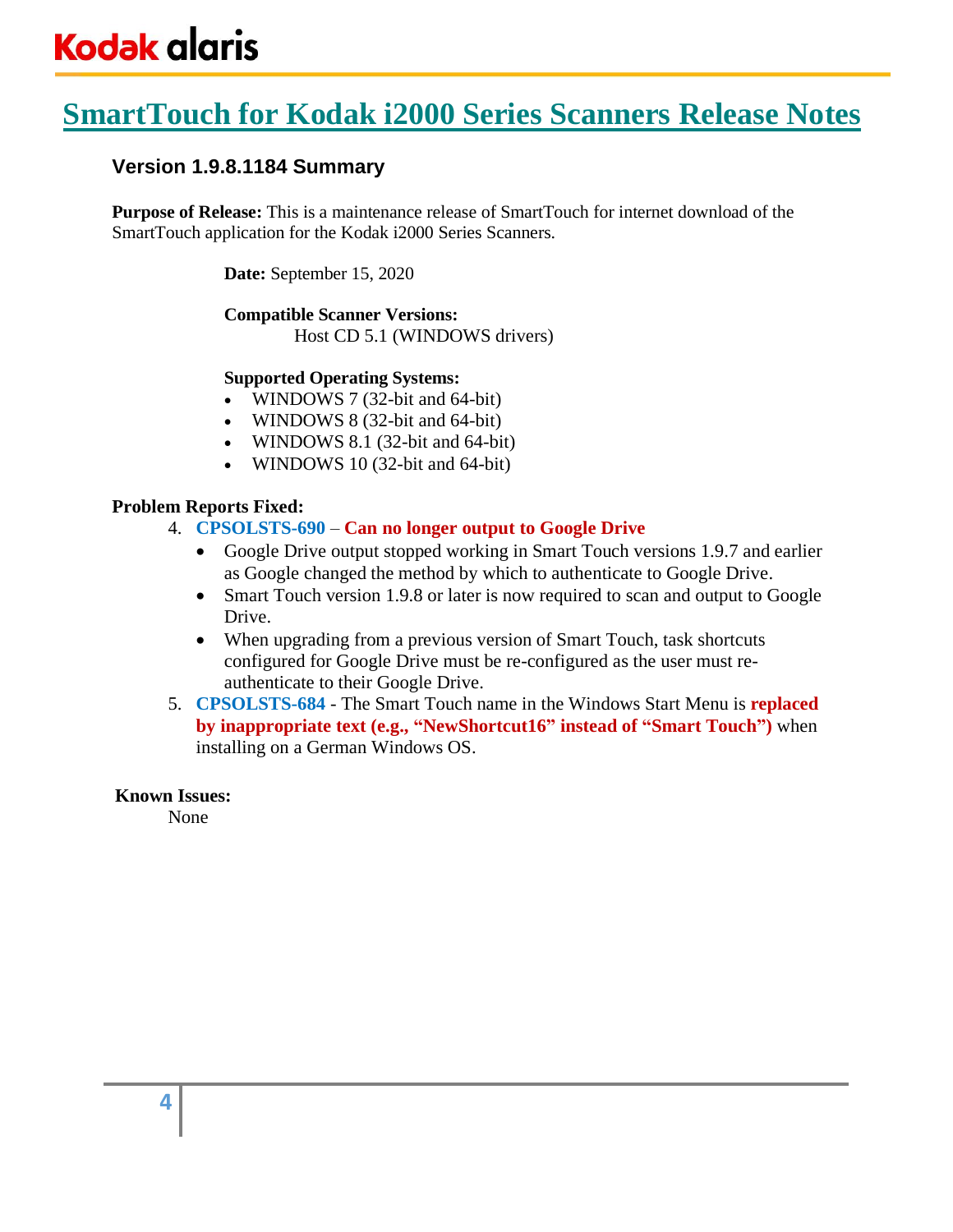# **SmartTouch for Kodak i2000 Series Scanners Release Notes**

# **Version 1.9.7.1043 Summary**

**Purpose of Release:** This is a maintenance release of SmartTouch for internet download of the SmartTouch application for the Kodak i2000 Series Scanners.

**Date:** April 10, 2019

# **Compatible Scanner Versions:**

Host CD 5.1 (WINDOWS drivers)

# **Supported Operating Systems:**

- WINDOWS 7 (32-bit and 64-bit)
- WINDOWS 8 (32-bit and 64-bit)
- WINDOWS 8.1 (32-bit and 64-bit)
- WINDOWS 10 (32-bit and 64-bit)

# **Problem Reports Fixed:**

1. **CPSOLSTS-413** – **"Failed to format images"** error when scanning many documents and outputting all scanned images into one Searchable PDF file. The supported number of images that can be output to one Searchable PDF file, scanned at 200 DPI Black & White, Grayscale, or Color, has been increased to **500 images** (i.e., 250 physical pages scanned in duplex mode or 500 physical pages scanned in simplex mode).

# **Known Issues:**

None

# **NOTES:**

- Running the installer for this latest version of SmartTouch will upgrade an existing installation and keep all current SmartTouch button assignments.
- After upgrading to a 1.9.x release of SmartTouch, if the SmartTouch Import/Export tool was used to replicate SmartTouch settings across multiple PCs, and the option **All users share the same settings** is chosen, the SmartTouch settings will be moved to the following directory on the PC:

### *C:\Users\Public\Documents\Smart Touch\i2400\_i2600\_i2800*

• **New Installation or Upgrade:** User will be prompted to "Send usage data" or "Do not send usage data". If the user consents during the installation or upgrade of SmartTouch, and the PC has internet access, usage data will be collected via Google Analytics.